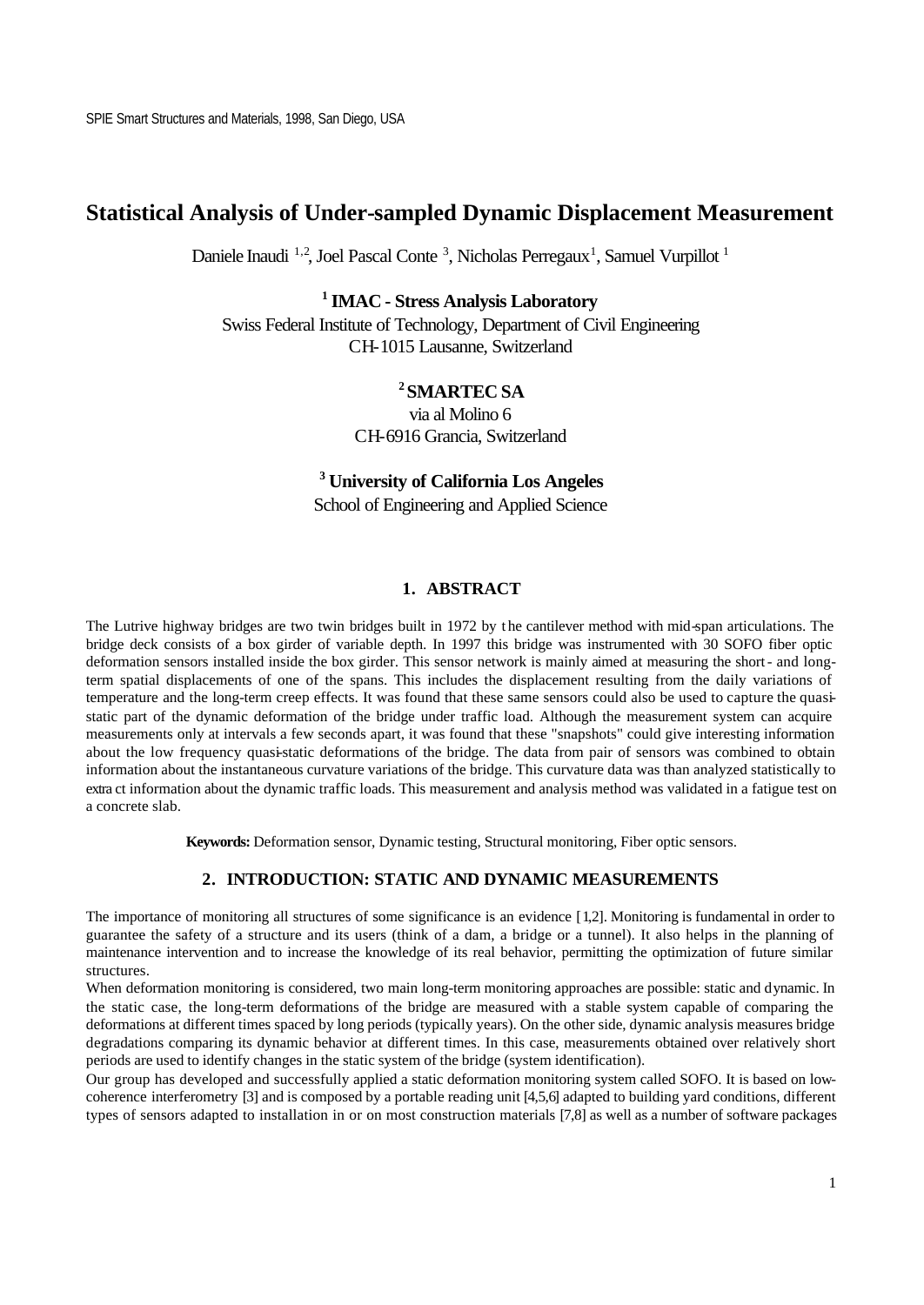allowing the storage and the computer aided analysis of a large number of measurements [9]. All these components are now commercially available through the company SMARTEC SA.

Although this system proved very reliable for the long-term static monitoring of structures like bridges, tunnels, dams, geostructures and historical buildings, it is not directly adapted to dynamic measurements since a single measurement requires about 10s to be carried out. A new research project was started at IMAC to develop a new reading unit capable to demodulate the standard SOFO sensor at higher rates (typically 100 Hz to 10 kHz). As shown in this paper it is however possible to obtain interesting information about the dynamical behavior of a structure by statistically analyzing the data obtained with the current static SOFO system.

### **3. STATISTICAL ANALYSIS OF UNDERSAMPLED DYNAMIC DATA**

The current SOFO system is capable of measuring deformations with a precision of 2 microns over measurement bases between 20 cm and 10 m. The reading unit delivers a deformation reading each 10 s. If the measurement is performed on a structure undergoing dynamic deformations, the reading unit will record a snapshot of its instantaneous deformations each 10 s. If the deformations of the structure are statistically repeatable, as in the case of periodic loading or traffic loading, it is possible to gain interesting information about the structural dynamics by statistically analyzing a large number of these snapshots.

If the structure undergoes a time -dependent deformation  $\Delta L(t)$  it is possible to associate a probability function  $P(\Delta L)$ describing the relative probability of finding the structure in a state of deformation ΔL at any given time.

In the following two experimental examples we will show how it is possible to obtain the  $P(\Delta L)$  function by analysis of the static SOFO measurements

### **4. APPLICATION EXAMPLE: PERIODIC DEFORMATIONS**

To test the statistical analysis method, we started with a concrete beam under fatigue testing (see Figure 1). The beam was subject to a sinusoidal loading in four-point-bending setup with a frequency of about 4 Hz. Four SOFO sensors were imbedded in the beam at different heights and were used to characterize the static residual deformations after an increasing number of cycles [10].



**Figure 1: Concrete beam subject to cyclic four-point-bending. The SOFO system is visible in the foreground.**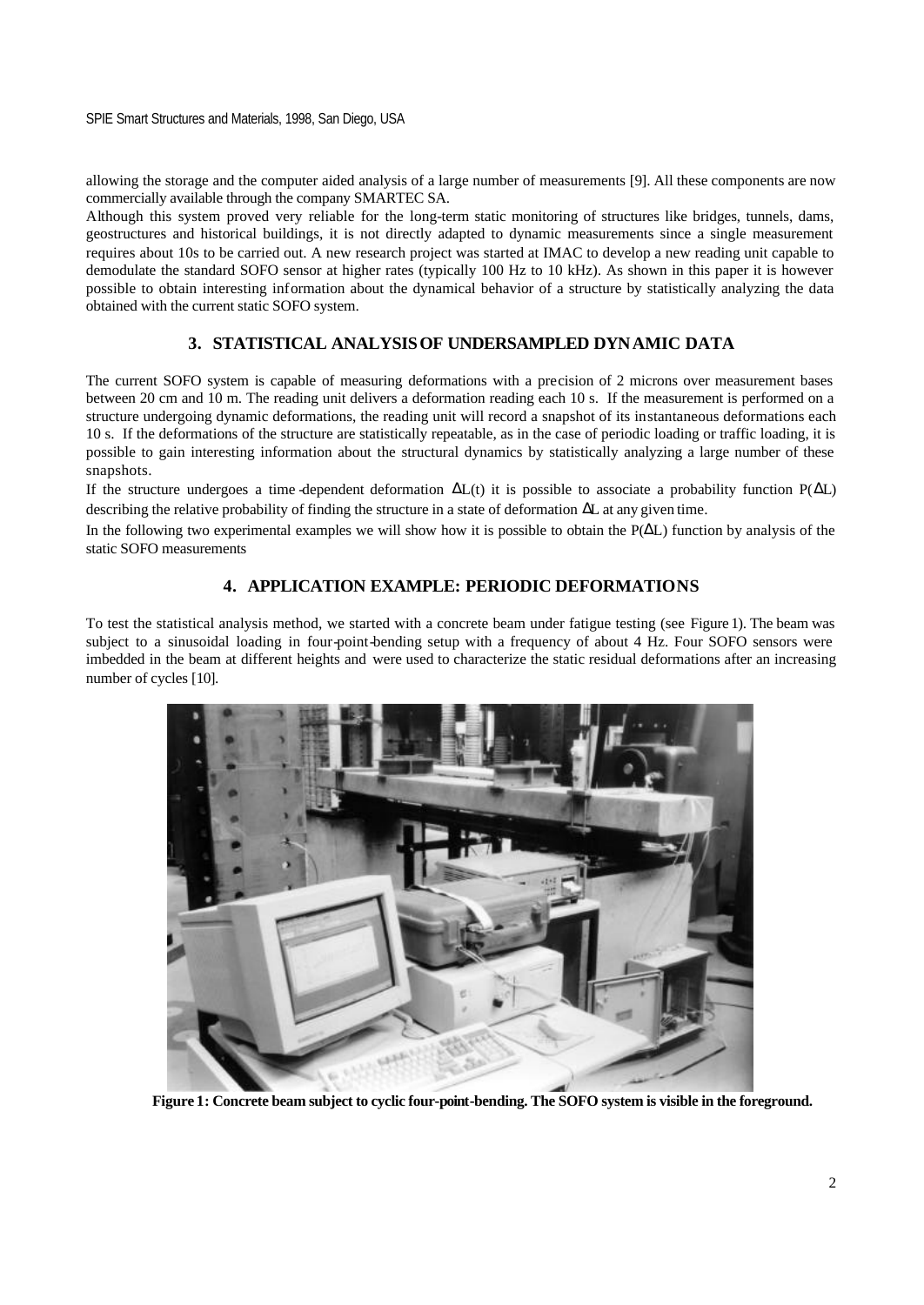

Figure 2 shows the deformations measured on the beam while the sinusoidal deformation was applied. The noise-like data are in fact snapshots of the beam taken each 10 s.

**Figure 2: Deformation data on a dynamically loaded concrete beam.**

This figure clearly shows that the deformation is bounded between 0 and about 0.25 mm. If we now plot a histogram of these 317 measurement points we obtain the desired probability function. This is shown in Figure 3.



**Figure 3: Relative deformation probability for the data in Figure 2.**

As expected for a sinusoidal loading the maximal probability if found for the extreme deformations. This correspond to the positions were the beam spends most of its cycling time. The amplitude of the deformation is comparable to the 0.26 mm deformation measured under a static load corresponding to the maximum imposed dynamic load. This shows that dynamic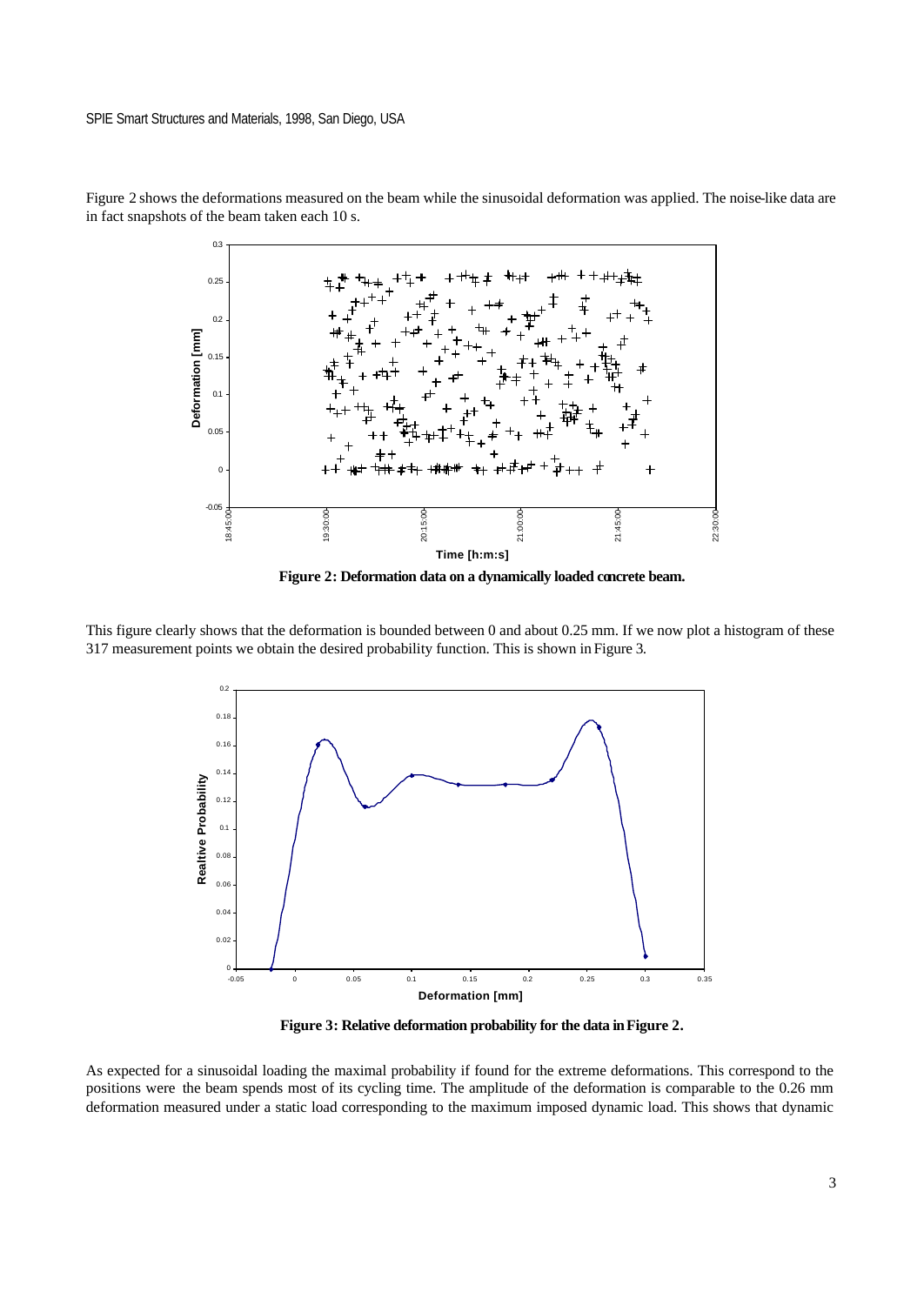SPIE Smart Structures and Materials, 1998, San Diego, USA

effects do not amplify the beam deformations. This is expected since the excitation frequency lies well below the resonance frequency of the beam.

### **5. APPLICATION EXAMPLE: TRAFFIC LOADING**

The Lutrive (Switzerland) North and South bridges are two parallel twin bridges (see Figure 4). Each one supports two lanes of the Swiss national highway RN9 between Lausanne and Vevey. Built in 1972 by the corbelling method with central articulations, the two bridges are gently curved  $(r = 1000 \text{ m})$  and each bridge is approximately 395 m long on four spans. The two bridges have the same cross-section. It consists of a box girder of variable height (from 2.5m to 8.5m) and two slightly asymmetric cantilevers meant to reduce the effect of torsion in the curved bridges.

The fourth span of the South bridge, fitted with an hydrostatic leveling system measuring vertical displacements since 1988, was instrumented with 30 6m long SOFO sensors. To measure the curvature variations, the sensors are installed in pairs at the interior of the box girder. Curvatures are measured with sensors placed near the top and the bottom of bridge web and the vertical displacements can be retrieved by double integration of the curvatures [11]. The sensors were used mainly for quasistatic testing under thermal loading and under a static load-charging test.

In order to test the statistical analysis algorithm, two sensors placed at quarter-span (see Figure 5) where measured during 24 hours under traffic loading. Both sensors were measured with a single scan of the SOFO system by coherence multiplexing them with an external coupler. The data from the two sensors is therefore correlated since the two readings are obtained in less than 0.1 s.



**Figure 4: The Lutrive bridge.**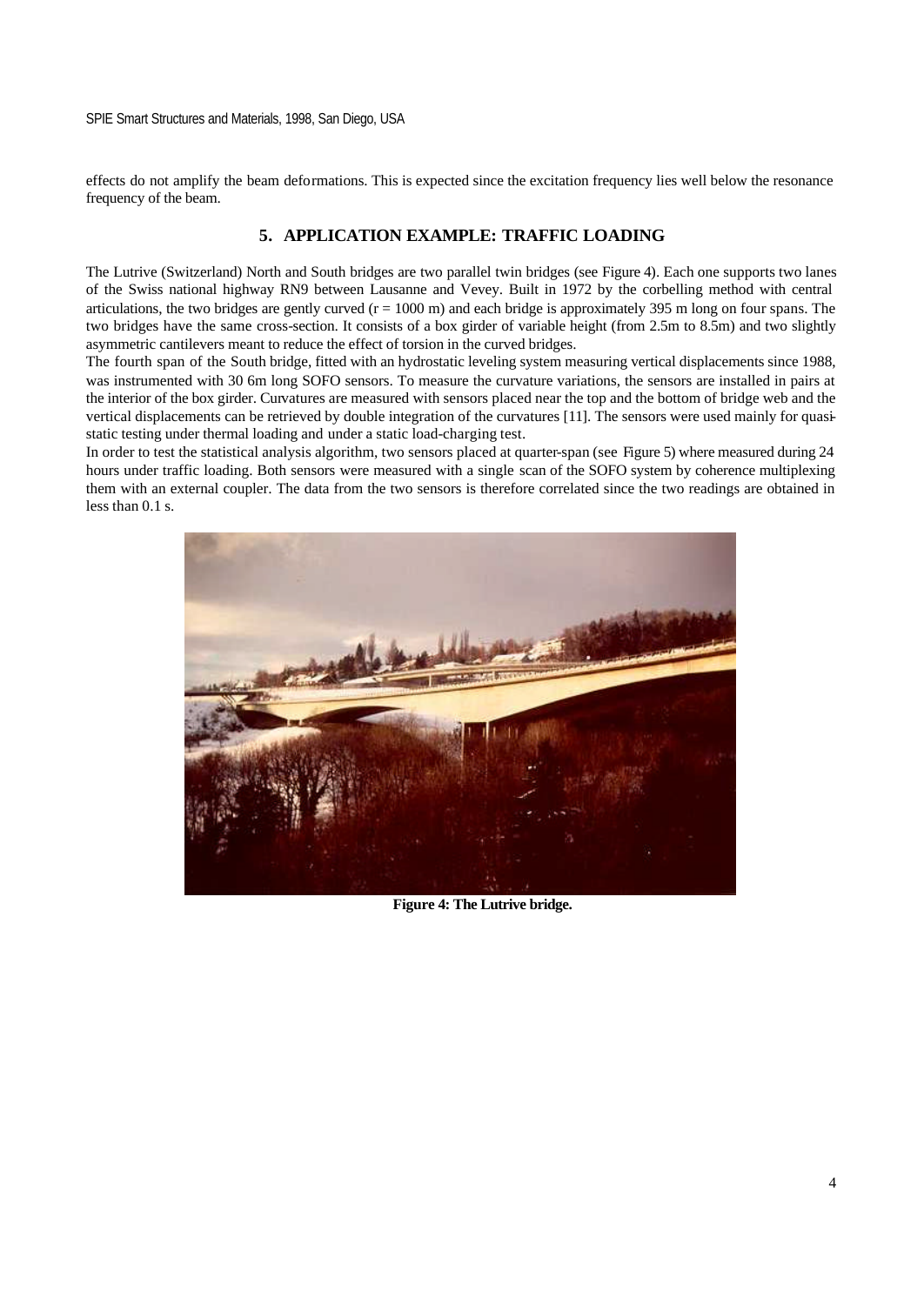

**Figure 5: SOFO sensors placement**



**Figure 6: Deformation data obtained on two parallel sensors placed at quarter-span in the Lutrive bridge.**

Figure 6 shows the results obtained by the two sensors. The drift in the measurements on both sensors is due to the bridge's temperature variations that were however very small in this cold winter day. The total drift is of only about 80 microns over a sensor length of 6 m. This corresponds to a temperature variation of the order of 1°C. By subtracting the two deformation values and dividing by their length and distance it is possible to obtain the curvature variations of the bridge.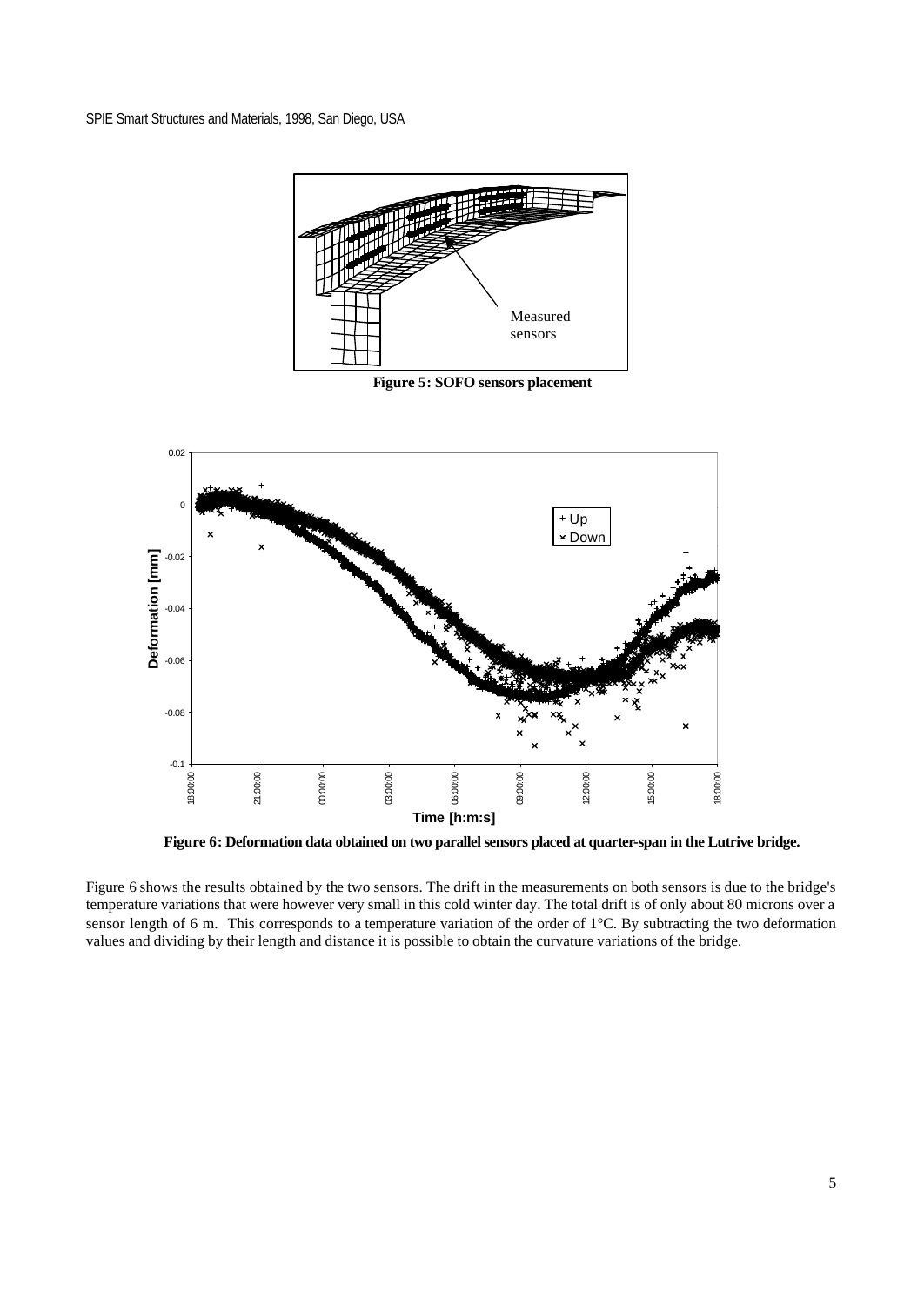

**Figure 7: Curvature data after removing the bridge's temperature drift.**

Figure 7 shows the curvature readings after removal of the bridge's temperature drift with a polynomial fit on the initial data. Has expected most data points lie around a zero curvature corresponding to the mean static state of the bridge. High curvature values indicate a deformation induced by the passage of a truck. It can be noticed that these points are concentrated during the day when truck circulation is allowed. Except for one reading around 21:00 no trucks were registered during the night. Most curvatures are positive and indicate a downward bending of the bridge under the quasi-static loading of the truck. A few points lie outside the noise floor curve for negative curvatures. These ere either rebounds of the bridge after a truck leaves the instrumented span or deformations induced by trucks on neighboring spans.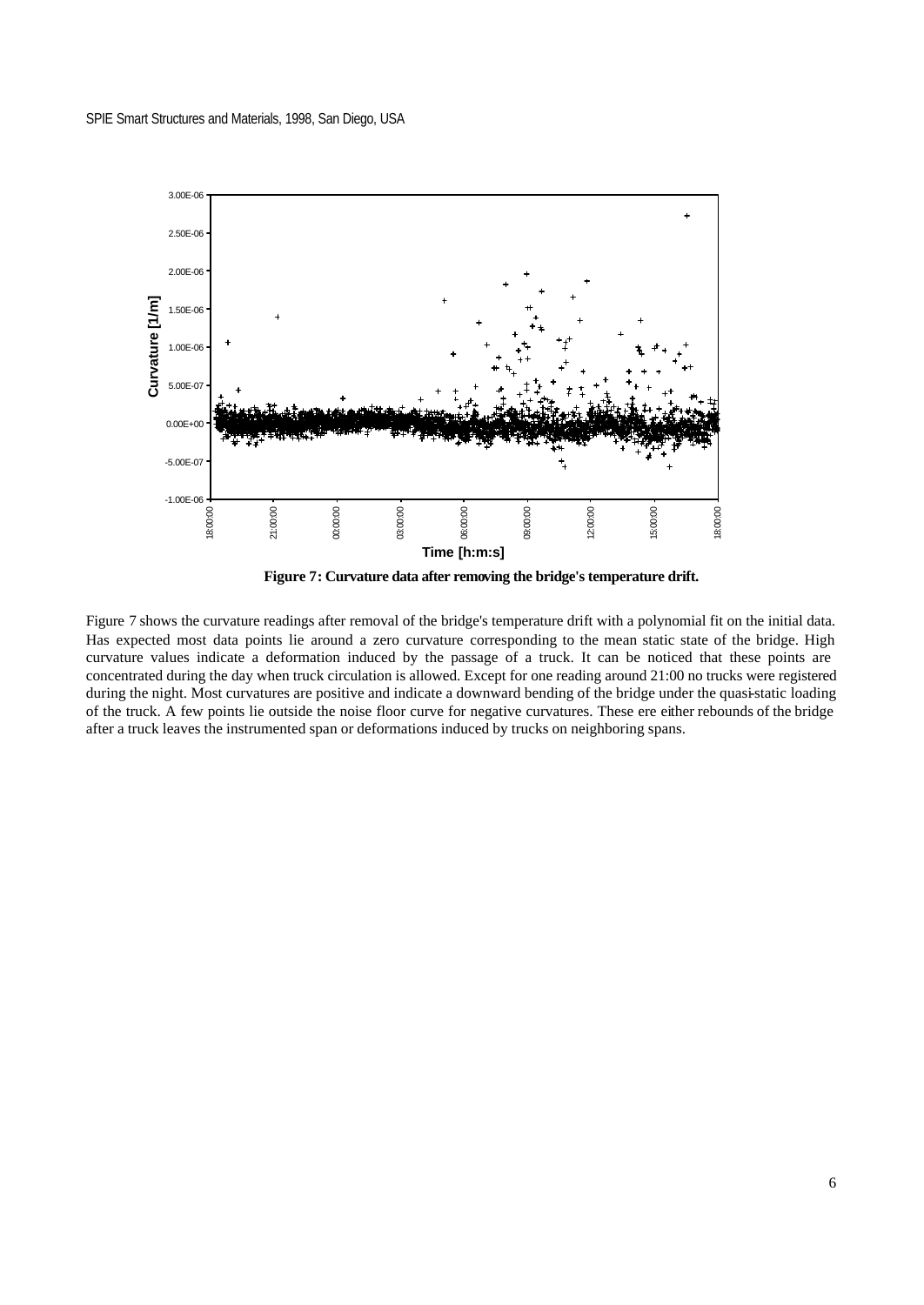SPIE Smart Structures and Materials, 1998, San Diego, USA



**Figure 8: Relative curvature frequency of the data in Figure 7.**

Figure 8 show the statistical analysis on the whole set of data (Day and Night, 3269 data points), the night data only (Night, 996 points) and of a Monte-Carlo simulation based on simulated deformation measurements with a standard deviation of one micron (noise Floor, 3267 points). The good agreement between these two latter curves indicates that the noise floor of the SOFO system limited the measurements during the night. During the day the higher deformations due to the passage of the trucks are clearly visible. The vertical line indicates the curvature that was obtained during the static loading test with a truck of 28 t placed at center span. Since the load limit on the Swiss highway network is 28 t, Figure 8 indicates that the dynamic effects on the bridge are very limited. A rebound of a passing truck could for example induce higher curvatures than this same truck statically placed on the bridge. The isolated event at 2.7  $10^{-6}$  1/m either indicates an overweight truck (some 40 t trucks are also circulating) or two trucks on the bridge at the same time.

This same figure can be used to quantify the probability of having a truck on the bridge at any give time. This is given by the ratio of the number of points of the Day and Night curve inside, respectively outside the Noise Floor curve. This ratio gives 90% and indicates the probability of obtaining a reliable static deformation value when the measurements are performed under traffic conditions. Therefore it can be considered su fficient to perform three measurements on each sensor and discard any statistically aberrant value to obtain a reliable value. A theoretical analysis considering the truck traffic density, the mean truck speed, the mean transit time gives a slightly lower value of 80%.

#### **6. CONCLUSIONS**

The presented experiments show the possibility of using a relatively slow data acquisition system to statistically analyze dynamic deformations of structures. The only requirements are that the deformation measuring system is able to take instantaneous snapshots of a moving structure and that a sufficient number of data points are available for analysis. The results also show that it is possible to obtain reliable static data on a bridge under traffic conditions.